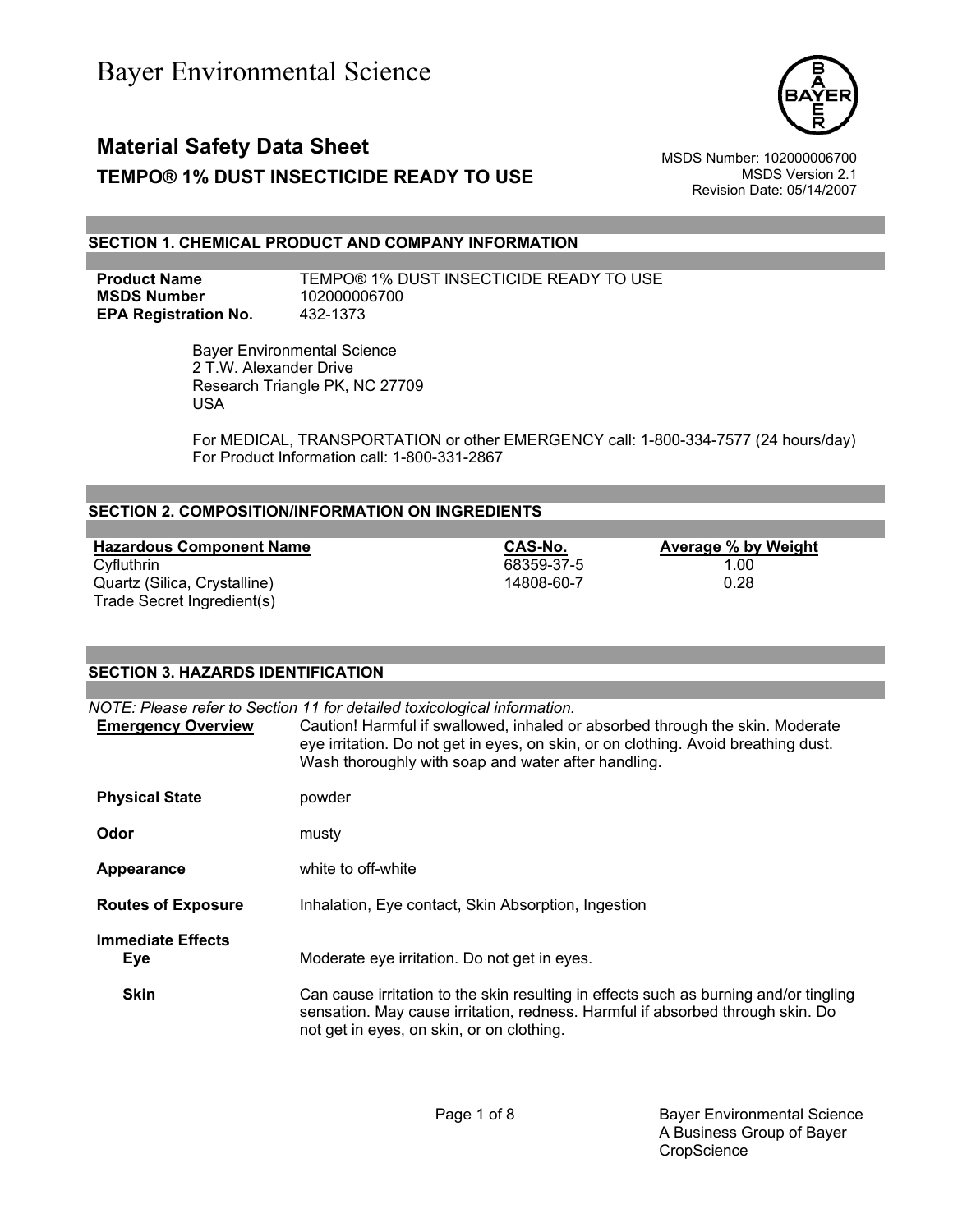

### **Material Safety Data Sheet**<br>TEMPO® 1% DUST INSECTICIDE READY TO USE<br>MSDS Version 2.1 **TEMPO® 1% DUST INSECTICIDE READY TO USE**

| Ingestion                                                  | Harmful if swallowed. Do not take internally.                                                                                                                                                                                                                                                                                                                                                                                                                                                                                                                                                                                                                       |
|------------------------------------------------------------|---------------------------------------------------------------------------------------------------------------------------------------------------------------------------------------------------------------------------------------------------------------------------------------------------------------------------------------------------------------------------------------------------------------------------------------------------------------------------------------------------------------------------------------------------------------------------------------------------------------------------------------------------------------------|
| <b>Inhalation</b>                                          | Harmful if inhaled. May cause upper respiratory tract irritation. Avoid breathing<br>dust.                                                                                                                                                                                                                                                                                                                                                                                                                                                                                                                                                                          |
| <b>Chronic or Delayed</b><br>Long-Term                     | This product is not listed as a carcinogen by ACGIH, NTP, IARC or OSHA.<br>However, it may contain crystalline silica (quartz), a substance which has been<br>listed as a carcinogen by ACGIH, NTP and IARC. Crystalline silica is a naturally-<br>occurring mineral component of many sands and clays. Although the<br>carcinogenic potential of crystalline silica in humans is controversial, it must be<br>considered if it is inhaled under excessive exposure conditions. The respirable<br>portion of the silica that may be contained in this product, however, is small,<br>such that inhalation exposure during anticipated conditions of use is minimal. |
| <b>Medical Conditions</b><br><b>Aggravated by Exposure</b> | No specific medical conditions are known which may be aggravated by exposure<br>to this product. As with all materials which can cause upper respiratory tract<br>irritation, persons with a history of asthma, emphysema, or hyperreactive<br>airways disease may be more susceptible to overexposure. Pulmonary and<br>respiratory diseases may be aggravated by exposure to respirable crystalline<br>silica.                                                                                                                                                                                                                                                    |
| <b>Potential Environmental</b><br><b>Effect</b>            | Toxic to fish. Toxic to aquatic organisms.                                                                                                                                                                                                                                                                                                                                                                                                                                                                                                                                                                                                                          |

| <b>SECTION 4. FIRST AID MEASURES</b>          |                                                                                                                                                                                                                                                                                                        |
|-----------------------------------------------|--------------------------------------------------------------------------------------------------------------------------------------------------------------------------------------------------------------------------------------------------------------------------------------------------------|
|                                               |                                                                                                                                                                                                                                                                                                        |
| General                                       | When possible, have the product container or label with you when calling a<br>poison control center or doctor or going for treatment.                                                                                                                                                                  |
| Eye                                           | Hold eye open and rinse slowly and gently with water for 15-20 minutes.<br>Remove contact lenses, if present, after the first 5 minutes, then continue rinsing<br>eye. Call a physician or poison control center immediately.                                                                          |
| <b>Skin</b>                                   | Take off contaminated clothing and shoes immediately. Wash off immediately<br>with plenty of water for at least 15 minutes. Call a physician or poison control<br>center immediately.                                                                                                                  |
| Ingestion                                     | Call a physician or poison control center immediately. Rinse out mouth and give<br>water in small sips to drink. DO NOT induce vomiting unless directed to do so by<br>a physician or poison control center. Never give anything by mouth to an<br>unconscious person. Do not leave victim unattended. |
| <b>Inhalation</b>                             | Move to fresh air. If person is not breathing, call 911 or an ambulance, then give<br>artificial respiration, preferably mouth-to-mouth if possible. Call a physician or<br>poison control center immediately.                                                                                         |
| <b>Notes to Physician</b><br><b>Treatment</b> | There is no specific antidote. Appropriate supportive and symptomatic treatment<br>as indicated by the patient's condition is recommended.                                                                                                                                                             |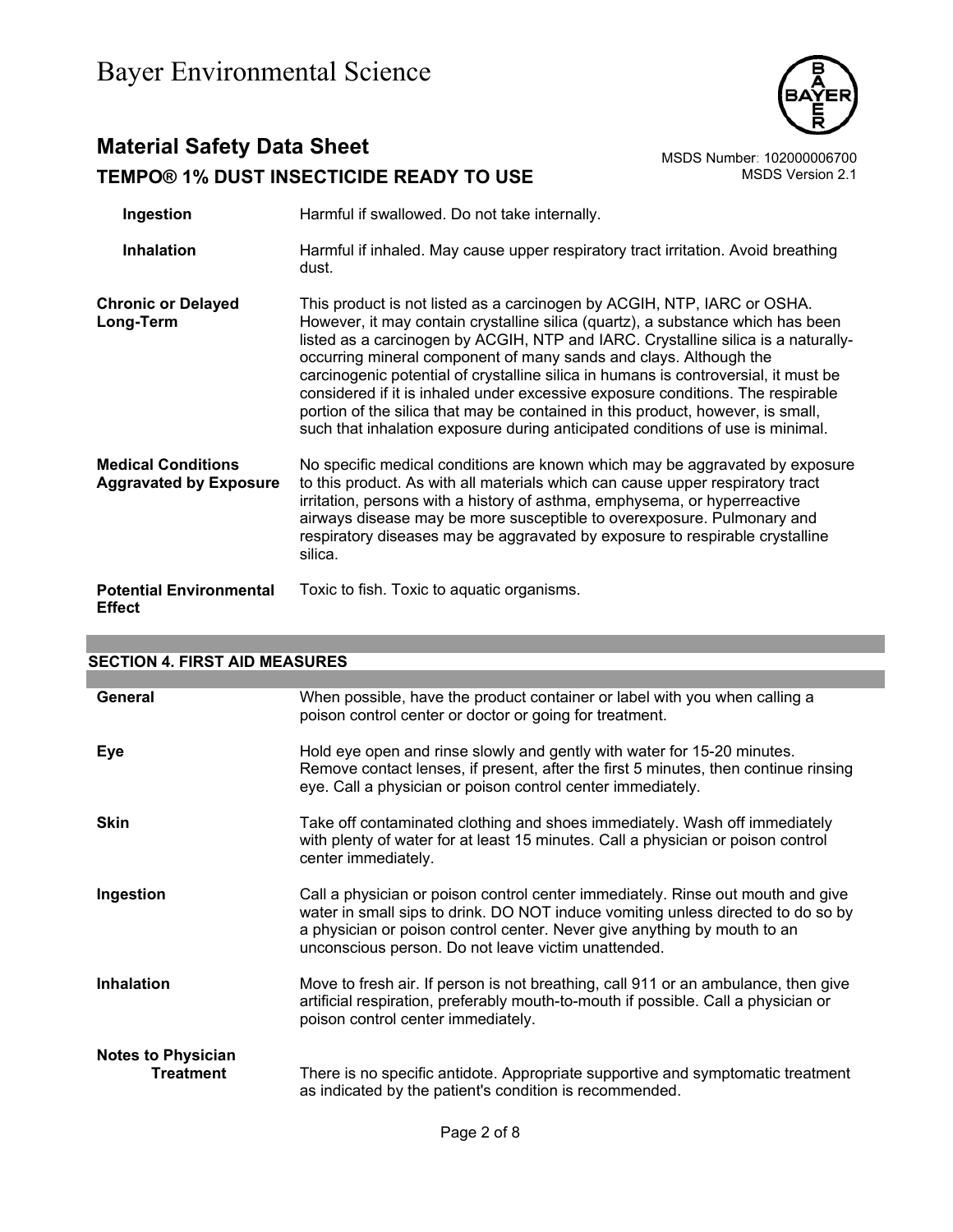

### **Material Safety Data Sheet** Material Safety Data Sheet<br>102000006700 MSDS Number: 102000006700<br>1.1 MSDS Version 2.1 **TEMPO® 1% DUST INSECTICIDE READY TO USE**

#### **SECTION 5. FIRE FIGHTING MEASURES**

| <b>Suitable Extinguishing</b><br>Media      | Water, Dry chemical                                                                                                                                                                                 |
|---------------------------------------------|-----------------------------------------------------------------------------------------------------------------------------------------------------------------------------------------------------|
| <b>Fire Fighting</b><br><b>Instructions</b> | Keep out of smoke. Fight fire from upwind position. Cool closed containers/<br>tanks exposed to fire with water spray. Do not allow run-off from fire fighting to<br>enter drains or water courses. |
|                                             | Firefighters should wear NIOSH approved self-contained breathing apparatus                                                                                                                          |

and full protective clothing.

#### **SECTION 6. ACCIDENTAL RELEASE MEASURES**

| <b>Personal Precautions</b>    | Keep unauthorized people away. Isolate hazard area. Avoid contact with spilled<br>product or contaminated surfaces.                                                                               |
|--------------------------------|---------------------------------------------------------------------------------------------------------------------------------------------------------------------------------------------------|
| <b>Methods for Cleaning Up</b> | Avoid dust formation. Sweep up or vacuum up spillage and collect in suitable<br>container for disposal. Clean contaminated floors and objects thoroughly,<br>observing environmental regulations. |
| <b>Additional Advice</b>       | Use personal protective equipment. Do not allow to enter soil, waterways or<br>waste water canal.                                                                                                 |

#### **SECTION 7. HANDLING AND STORAGE**

| <b>Handling Procedures</b>                    | Handle and open container in a manner as to prevent spillage. Maintain<br>exposure levels below the exposure limit through the use of general and local<br>exhaust ventilation.                                                                                            |
|-----------------------------------------------|----------------------------------------------------------------------------------------------------------------------------------------------------------------------------------------------------------------------------------------------------------------------------|
| <b>Storing Procedures</b>                     | Store in a cool, dry place and in such a manner as to prevent cross<br>contamination with other pesticides, fertilizers, food, and feed. Store in original<br>container and out of the reach of children, preferably in a locked storage area.                             |
| Work/Hygienic<br><b>Procedures</b>            | Wash hands thoroughly with soap and water after handling and before eating,<br>drinking, chewing gum, using tobacco, using the toilet or applying cosmetics.                                                                                                               |
|                                               | Remove Personal Protective Equipment (PPE) immediately after handling this<br>product. Before removing gloves clean them with soap and water. Remove<br>soiled clothing immediately and clean thoroughly before using again. Wash<br>thoroughly and put on clean clothing. |
| <b>Min/Max Storage</b><br><b>Temperatures</b> | Do not transport or store below -18 $^{\circ}$ C / -0 $^{\circ}$ F<br>Do not transport or store above 38 °C / 100 °F<br>The 30-day storage temperature average must not exceed the recommended                                                                             |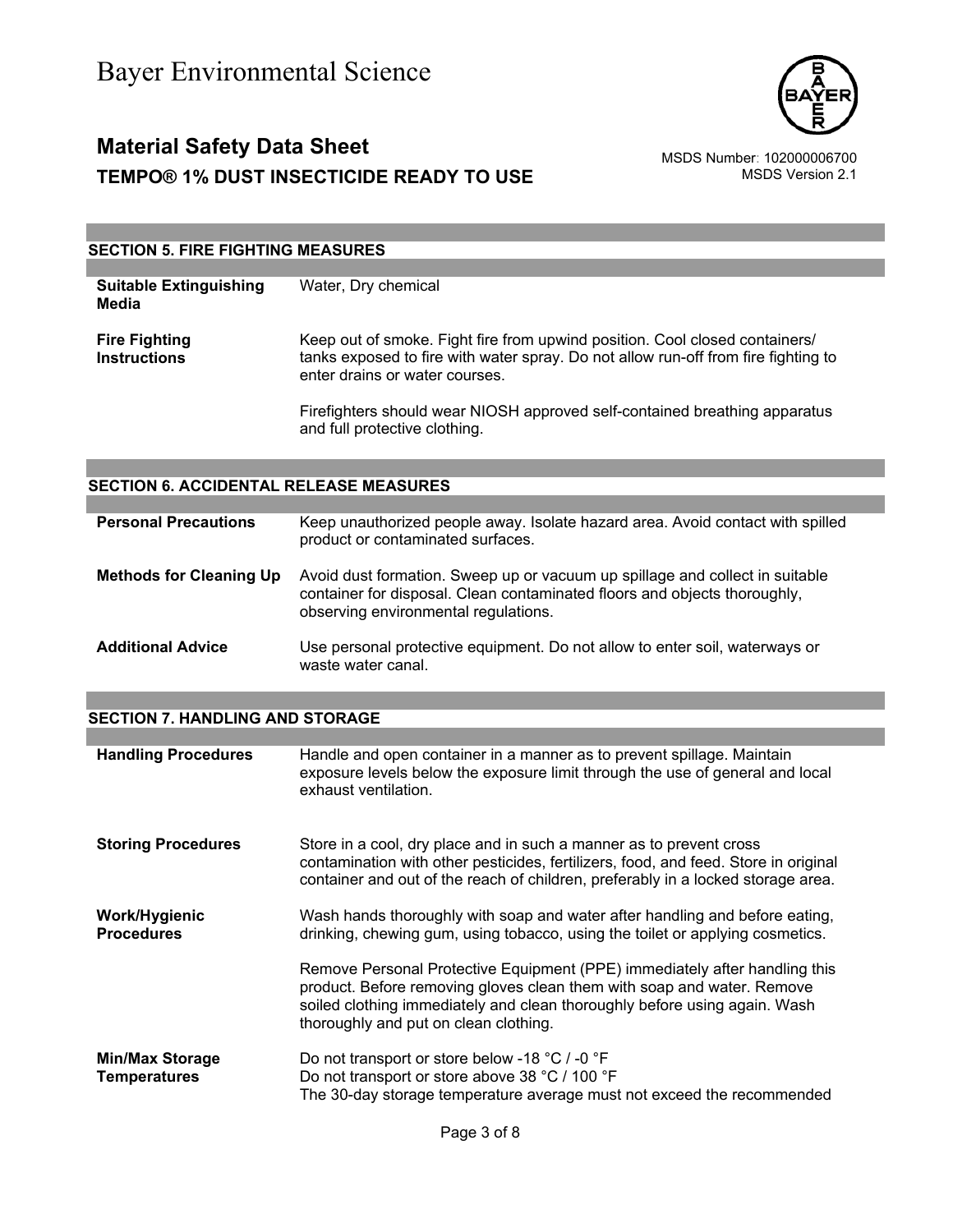

## **Material Safety Data Sheet**<br>TEMPO® 1% DUST INSECTICIDE READY TO USE<br>MSDS Version 2.1 **TEMPO® 1% DUST INSECTICIDE READY TO USE**

|                                                    | maximum.   |                                                              |            |                                                                                                                                                                                                                        |
|----------------------------------------------------|------------|--------------------------------------------------------------|------------|------------------------------------------------------------------------------------------------------------------------------------------------------------------------------------------------------------------------|
|                                                    |            |                                                              |            |                                                                                                                                                                                                                        |
| SECTION 8. EXPOSURE CONTROLS / PERSONAL PROTECTION |            |                                                              |            |                                                                                                                                                                                                                        |
| <b>General Protection</b>                          |            |                                                              |            | Follow all label instructions. Train employees in safe use of the product.                                                                                                                                             |
|                                                    |            | PPE separately from other laundry.                           |            | Follow manufacturer's instructions for cleaning/maintaining PPE. If no such<br>instructions for washables, use detergent and warm/tepid water. Keep and wash                                                           |
| <b>Eye/Face Protection</b>                         | Goggles    |                                                              |            |                                                                                                                                                                                                                        |
| <b>Hand Protection</b>                             |            | Chemical resistant nitrile rubber gloves                     |            |                                                                                                                                                                                                                        |
| <b>Body Protection</b>                             |            | Wear long-sleeved shirt and long pants and shoes plus socks. |            |                                                                                                                                                                                                                        |
| <b>Respiratory Protection</b>                      |            |                                                              |            | When respirators are required, select NIOSH approved equipment based on<br>actual or potential airborne concentrations and in accordance with the<br>appropriate regulatory standards and/or industry recommendations. |
| <b>Exposure Limits</b>                             |            |                                                              |            |                                                                                                                                                                                                                        |
|                                                    |            | Occupational Exposure Limits.                                |            | This product contains material which are Trade Secret and may have                                                                                                                                                     |
| Quartz (Silica,<br>Crystalline)                    | 14808-60-7 | <b>ACGIH</b>                                                 | <b>TWA</b> | $0.05$ mg/m $3$                                                                                                                                                                                                        |
|                                                    |            | Form of exposure                                             |            | Respirable fraction.                                                                                                                                                                                                   |
|                                                    |            | <b>ACGIH NIC</b>                                             | <b>TWA</b> | $0.025$ mg/m3                                                                                                                                                                                                          |
|                                                    |            | Form of exposure                                             |            | Respirable fraction.                                                                                                                                                                                                   |
|                                                    |            | <b>NIOSH</b>                                                 | <b>REL</b> | $0.05$ mg/m $3$                                                                                                                                                                                                        |
|                                                    |            | Form of exposure                                             |            | Respirable dust.                                                                                                                                                                                                       |
|                                                    |            | OSHA Z1A                                                     | <b>TWA</b> | $0.1$ mg/m $3$                                                                                                                                                                                                         |
|                                                    |            | Form of exposure                                             |            | Respirable dust.                                                                                                                                                                                                       |
|                                                    |            | Z3                                                           | TWA        | 2.4 millions of particles<br>per cubic foot of air                                                                                                                                                                     |
|                                                    |            | Form of exposure<br>Remarks                                  |            | Respirable.<br>The value is calculated from<br>a specified equation using a<br>value of 100%. Values lower<br>than 100% will give higher<br>exposure limits. See<br>regulation for specific<br>equation.               |
|                                                    |            | Z <sub>3</sub>                                               | <b>TWA</b> | $0.1$ mg/m $3$                                                                                                                                                                                                         |
|                                                    |            | Form of exposure<br>Remarks                                  |            | Respirable.<br>The value is calculated from<br>a specified equation using a<br>value of 100%. Values lower<br>than 100% will give higher<br>exposure limits. See                                                       |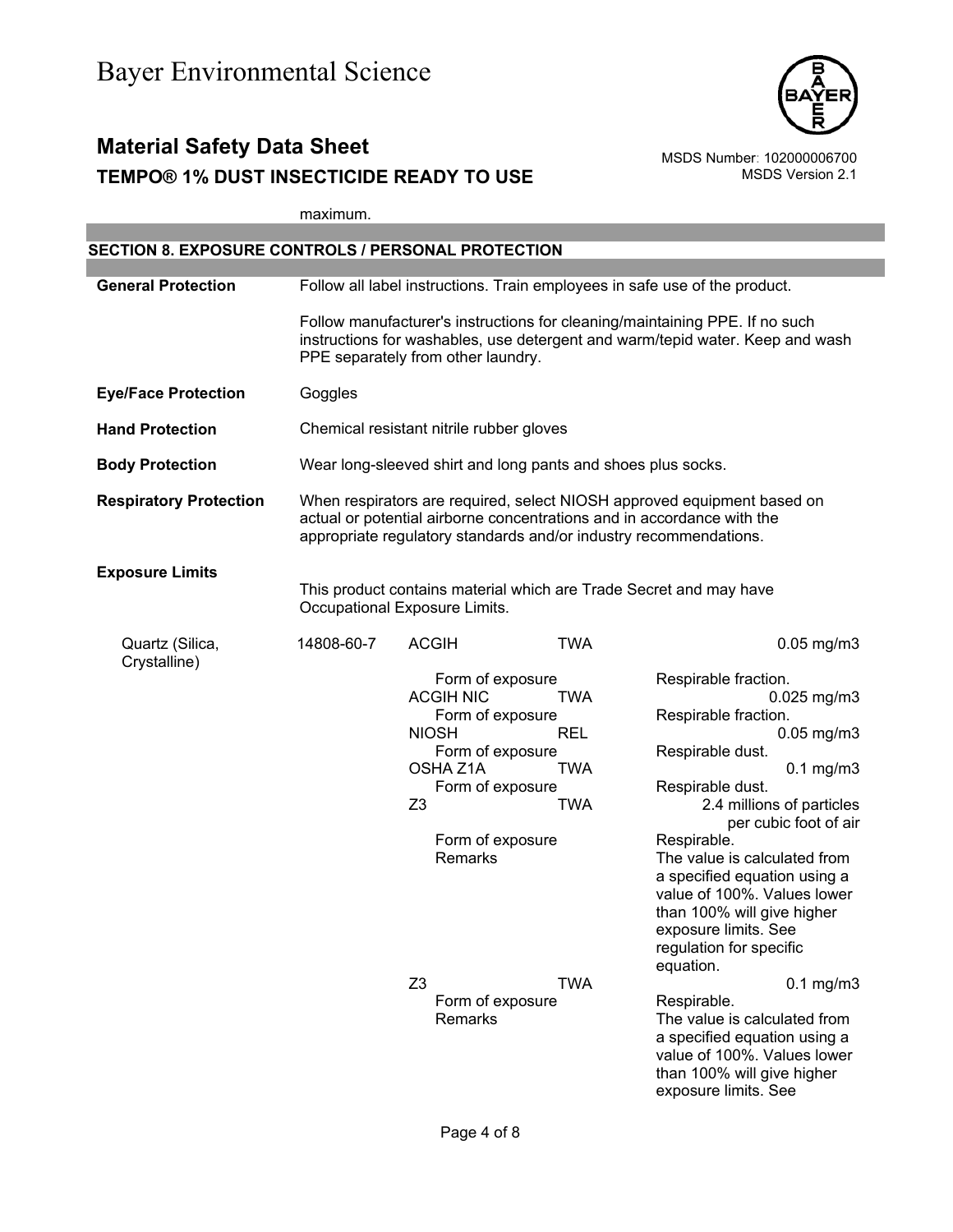# **Material Safety Data Sheet** Material Safety Data Sheet MSDS Number: 102000006700

**TEMPO® 1% DUST INSECTICIDE READY TO USE** MSDS Version 2.1



|                |                    |         | regulation for specific                                                                                                                                                                   |                     |
|----------------|--------------------|---------|-------------------------------------------------------------------------------------------------------------------------------------------------------------------------------------------|---------------------|
|                |                    |         | equation.                                                                                                                                                                                 |                     |
| Z <sub>3</sub> |                    | TWA     |                                                                                                                                                                                           | $0.3$ mg/m $3$      |
|                | Form of exposure   |         | Total dust.                                                                                                                                                                               |                     |
|                | <b>Remarks</b>     |         | The value is calculated from<br>a specified equation using a<br>value of 100%. Values lower<br>than 100% will give higher<br>exposure limits. See<br>regulation for specific<br>equation. |                     |
|                | US CA OEL          | TWA PEL |                                                                                                                                                                                           | $0.1$ mg/m $3$      |
|                | Form of exposure   |         | Respirable dust.                                                                                                                                                                          |                     |
|                | US CA OEL          | TWA PEL |                                                                                                                                                                                           | $0.3$ mg/m $3$      |
|                | Form of exposure   |         | Total dust.                                                                                                                                                                               |                     |
|                | OSHA <sub>Z1</sub> | PEL     |                                                                                                                                                                                           | $5 \text{ mg/m}$    |
|                | Form of exposure   |         | Respirable fraction.                                                                                                                                                                      |                     |
|                | OSHA <sub>Z1</sub> | PEL     |                                                                                                                                                                                           | $15 \text{ mg/m}$ 3 |
|                | Form of exposure   |         | Total dust.                                                                                                                                                                               |                     |

#### **SECTION 9. PHYSICAL AND CHEMICAL PROPERTIES**

| Appearance                          | white to off-white                              |
|-------------------------------------|-------------------------------------------------|
| <b>Physical State</b>               | powder                                          |
| Odor                                | musty                                           |
| <b>Bulk Density</b>                 | 61 lb./cu.ft. (packed); 35 lb./cu.ft. (fluffed) |
| <b>Decomposition</b><br>Temperature | approx. $500 °C$                                |

#### **SECTION 10. STABILITY AND REACTIVITY**

| <b>Conditions to Avoid</b> | Heat, flames and sparks. |
|----------------------------|--------------------------|
|                            | Exposure to moisture.    |

**Hazardous Reactions** Stable under recommended storage conditions.

#### **SECTION 11. TOXICOLOGICAL INFORMATION**

Acute toxicity data has been bridged from a similar formulation containing a higher percentage of the active ingredient, cyfluthrin. The non-acute information pertains to the technical-grade active ingredient.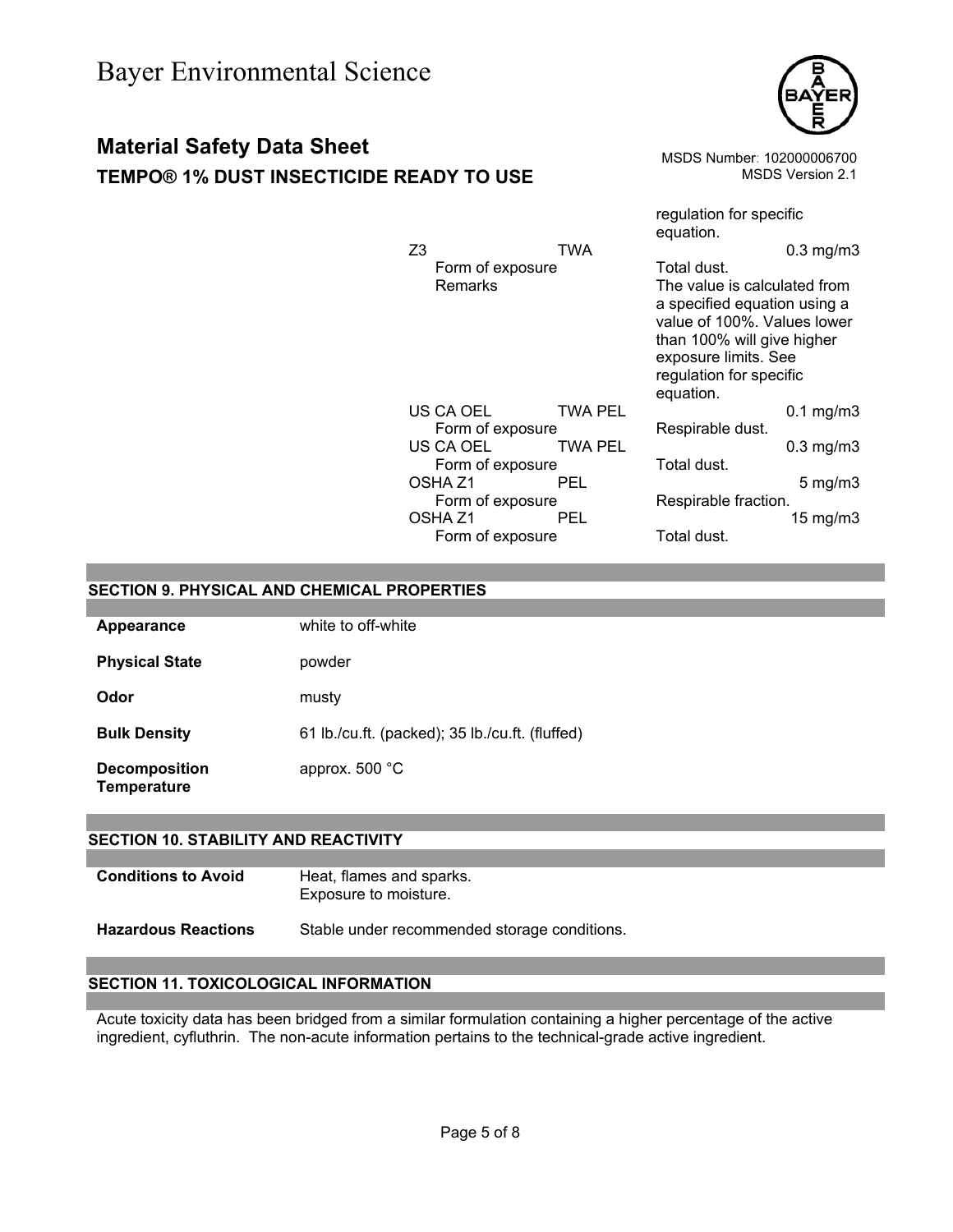

### **Material Safety Data Sheet**<br>TEMPO® 1% DUST INSECTICIDE READY TO USE<br>MSDS Version 2.1 **TEMPO® 1% DUST INSECTICIDE READY TO USE**

| <b>Acute Oral Toxicity</b>                                 | male rat: LD50: 3,084 mg/kg                                                                                                                            |            |                                                                                                                                                  |  |
|------------------------------------------------------------|--------------------------------------------------------------------------------------------------------------------------------------------------------|------------|--------------------------------------------------------------------------------------------------------------------------------------------------|--|
|                                                            | female rat: LD50: 1,733 mg/kg                                                                                                                          |            |                                                                                                                                                  |  |
| <b>Acute Dermal Toxicity</b>                               | male/female combined rabbit: LD50: > 2,000 mg/kg                                                                                                       |            |                                                                                                                                                  |  |
| <b>Acute Inhalation Toxicity</b>                           | male/female combined rat: LC50: > 1.18 mg/l<br>Exposure time: 4 h<br>Determined in the form of dust.<br>Highest attainable concentration.<br>No deaths |            |                                                                                                                                                  |  |
|                                                            | male/female combined rat: $LCS0:$ > 4.72 mg/l<br>Exposure time: 1 h<br>Determined in the form of dust.<br>Extrapolated from the 4 hr LC50.             |            |                                                                                                                                                  |  |
| <b>Skin Irritation</b>                                     | rabbit: Slight irritation.                                                                                                                             |            |                                                                                                                                                  |  |
| <b>Eye Irritation</b>                                      | rabbit: Mild eye irritation.                                                                                                                           |            |                                                                                                                                                  |  |
| <b>Sensitization</b>                                       | guinea pig: Non-sensitizing.                                                                                                                           |            |                                                                                                                                                  |  |
| <b>Chronic Toxicity</b>                                    | Cyfluthrin caused clinical signs of toxicity including neurological symptoms in<br>chronic studies in rats and dogs.                                   |            |                                                                                                                                                  |  |
| <b>Assessment Carcinogenicity</b>                          | Cyfluthrin was not carcinogenic in lifetime feeding studies in rats and mice.                                                                          |            |                                                                                                                                                  |  |
| <b>ACGIH</b>                                               |                                                                                                                                                        |            |                                                                                                                                                  |  |
| Quartz (Silica, Crystalline)<br><b>NTP</b>                 |                                                                                                                                                        | 14808-60-7 | Group A2                                                                                                                                         |  |
| Quartz (Silica, Crystalline)<br><b>IARC</b>                |                                                                                                                                                        | 14808-60-7 |                                                                                                                                                  |  |
| Quartz (Silica, Crystalline)<br><b>OSHA</b><br>None.       |                                                                                                                                                        | 14808-60-7 | Overall evaluation: 1                                                                                                                            |  |
| <b>Reproductive &amp;</b><br><b>Developmental Toxicity</b> | systemic toxicity in adult rats.                                                                                                                       |            | REPRODUCTION: Cyfluthrin caused toxicity in offspring at doses producing                                                                         |  |
|                                                            | considered secondary to maternal toxicity.                                                                                                             |            | DEVELOPMENTAL TOXICITY: Cyfluthrin was not a primary developmental<br>toxicant in rats and rabbits. Developmental effects were observed but were |  |
| <b>Neurotoxicity</b>                                       | Cyfluthrin caused neurobehavioral effects and/or minimal nerve damage in<br>neurotoxicity studies in mice, rats and hens.                              |            |                                                                                                                                                  |  |
| <b>Mutagenicity</b>                                        | Cyfluthrin was not mutagenic or genotoxic in a battery of in vitro and in vivo<br>tests.                                                               |            |                                                                                                                                                  |  |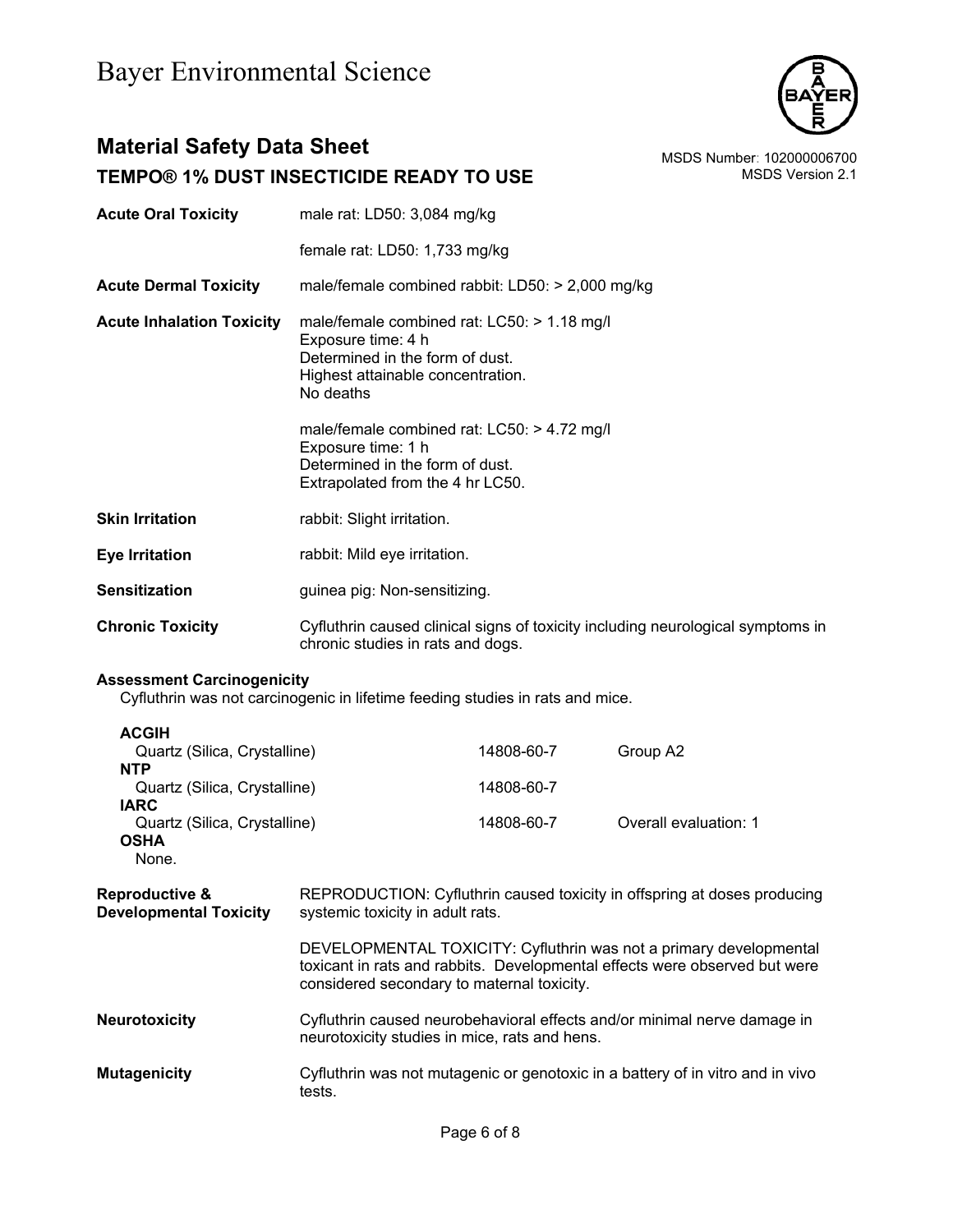

### **Material Safety Data Sheet** Material Safety Data Sheet<br>1.2000006700 MSDS Number: 102000006700<br>1.2 MSDS Version 2.1 **TEMPO® 1% DUST INSECTICIDE READY TO USE**

#### **SECTION 12. ECOLOGICAL INFORMATION**

**Environmental Precautions**  Do not apply directly to water, to areas where surface water is present or to intertidal areas below the mean high water mark. Do not contaminate surface or ground water by cleaning equipment or disposal of wastes, including equipment wash water. Apply this product as specified on the label.

#### **SECTION 13. DISPOSAL CONSIDERATIONS**

| <b>General Disposal</b><br><b>Guidance</b> | Pesticide, spray mixture or rinse water that cannot be used according to label<br>instructions may be disposed of on site or at an approved waste disposal facility.                                                                                                             |
|--------------------------------------------|----------------------------------------------------------------------------------------------------------------------------------------------------------------------------------------------------------------------------------------------------------------------------------|
| <b>Container Disposal</b>                  | Do not re-use empty containers. Completely empty container into application<br>equipment, then dispose of empty container in a sanitary landfill, by incineration<br>or by other procedures approved by state/provincial and local authorities. If<br>burned, stay out of smoke. |

#### **SECTION 14. TRANSPORT INFORMATION**

TRANSPORTATION CLASSIFICATION: Not Regulated For Transportation

FREIGHT CLASSIFICATION: Insecticides or Fungicides, N.O.I., other than poison

#### **SECTION 15. REGULATORY INFORMATION**

This product contains material(s) which are Trade Secret and are on various Regulatory Lists. These material(s) are not listed below.

**EPA Registration No.** 432-1373

#### **US Federal Regulations**

**TSCA list** Quartz (Silica, Crystalline) 14808-60-7 **US. Toxic Substances Control Act (TSCA) Section 12(b) Export Notification (40 CFR 707, Subpt D)** None. **SARA Title III - Section 302 - Notification and Information** None. **SARA Title III - Section 313 - Toxic Chemical Release Reporting** Cyfluthrin 68359-37-5 1.0% **US States Regulatory Reporting CA Prop65**